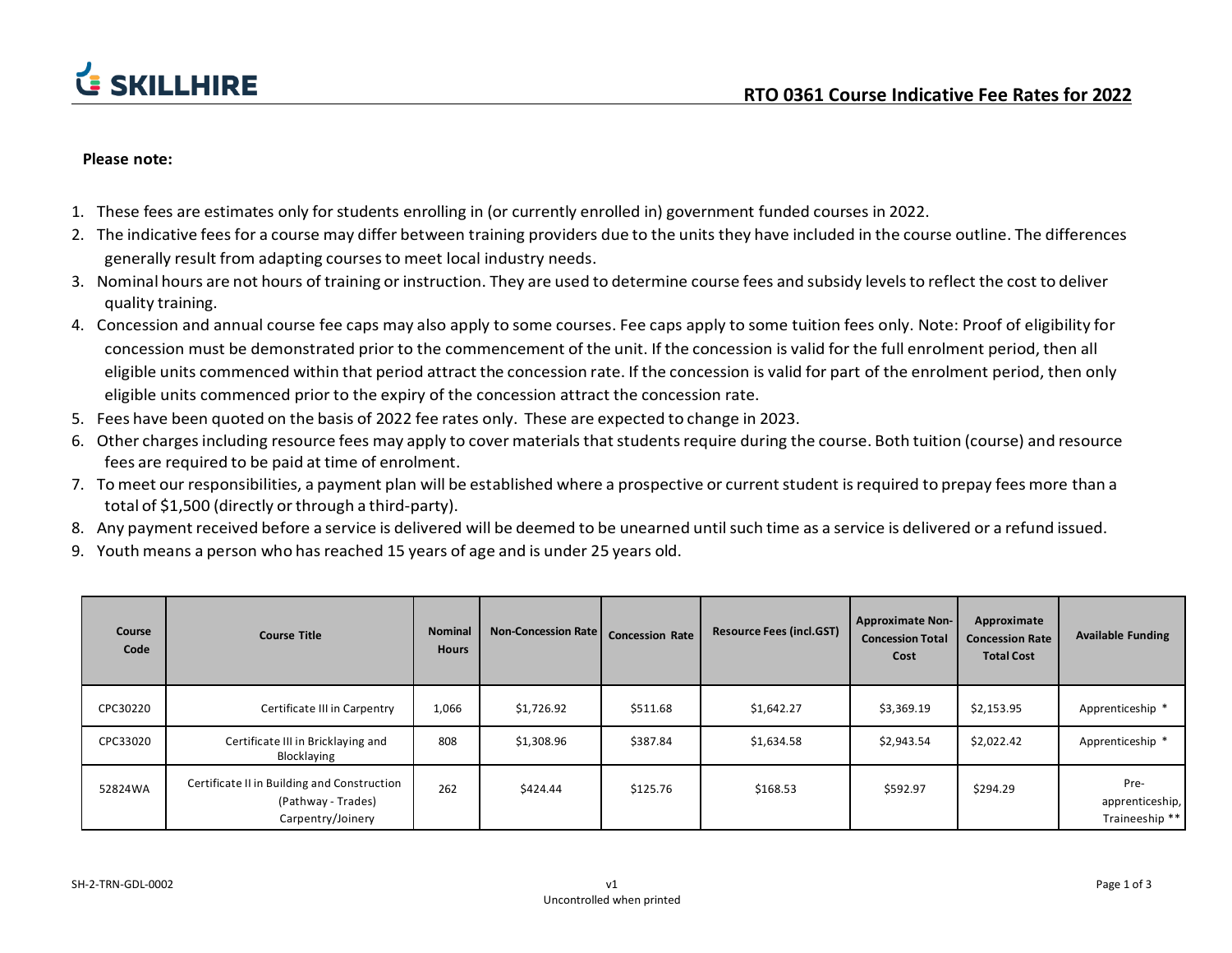

| 52824WA        | Certificate II in Building and Construction<br>(Pathway - Trades)<br>Bricklaying/Block laying | 256                            | \$414.72                   | \$122.88               | \$236.95                        | \$651.67                                                   | \$359.83                                                   | Pre-<br>apprenticeship,<br>Traineeship ** |
|----------------|-----------------------------------------------------------------------------------------------|--------------------------------|----------------------------|------------------------|---------------------------------|------------------------------------------------------------|------------------------------------------------------------|-------------------------------------------|
| CPC20220       | Certificate II in Construction Pathways                                                       | 224                            | \$362.88                   | \$107.52               | \$246.18                        | \$609.06                                                   | \$353.70                                                   | Priority Industry<br>Training*            |
| BSB30120       | Certificate III in Business (Business<br>Administration)                                      | 415                            | \$1,348.75                 | \$402.55               | \$0.00                          | \$1,348.75                                                 | \$402.55                                                   | Traineeship**                             |
| BSB30120       | Certificate III in Business (Customer<br>Engagement)                                          | 450                            | \$1,560.00                 | \$465.60               | \$0.00                          | \$1,560.00                                                 | \$465.60                                                   | Traineeship**                             |
| BSB30120       | Certificate III in Business (Business<br>Administration)                                      | 415                            | \$1,348.75                 | \$402.55               | \$0.00                          | \$1,348.75                                                 | \$402.55                                                   | Traineeship**                             |
|                |                                                                                               |                                |                            |                        |                                 |                                                            |                                                            |                                           |
| Course<br>Code | <b>Course Title</b>                                                                           | <b>Nominal</b><br><b>Hours</b> | <b>Non-Concession Rate</b> | <b>Concession Rate</b> | <b>Resource Fees (incl.GST)</b> | <b>Approximate Non-</b><br><b>Concession Total</b><br>Cost | Approximate<br><b>Concession Rate</b><br><b>Total Cost</b> | <b>Available Funding</b>                  |
| BSB40120       | Certificate IV in Business (Leadership)                                                       | 530                            |                            |                        |                                 |                                                            |                                                            |                                           |
|                |                                                                                               |                                | \$1,722.50                 | \$514.10               | \$0.00                          | \$1,722.50                                                 | \$514.10                                                   | Traineeship**                             |
| BSB50420       | Diploma of Leadership and<br>Management                                                       | 580                            | \$3,358.20                 |                        | \$0.00                          | \$3,358.20                                                 |                                                            | Traineeship**                             |
| TLI30319       | Certificate III in Supply Chain<br>Operations                                                 | 445                            | \$1,446.25                 | \$431.65               | \$0.00                          | \$1,446.25                                                 | \$431.65                                                   | Traineeship**                             |
| CHC33015       | CHC33015 Certificate III Individual<br>Support                                                | 615                            | \$996.30                   | \$295.20               | \$0.00                          | \$996.30                                                   | \$295.20                                                   | Traineeship*                              |
| CHC32015       | Certificate III in Community Services (Youth,<br>Mental Health, First Aid)                    | 490                            | \$793.80                   | \$235.80               | \$0.00                          | \$793.80                                                   | \$235.80                                                   | Traineeship*                              |
| CHC32015       | CHC32015 Certificate III in Community<br>Services (Ageing, Advocacy, Mental<br>Health)        | 505                            | \$818.10                   | \$242.40               | \$0.00                          | \$818.10                                                   | \$242.40                                                   | Traineeship*                              |